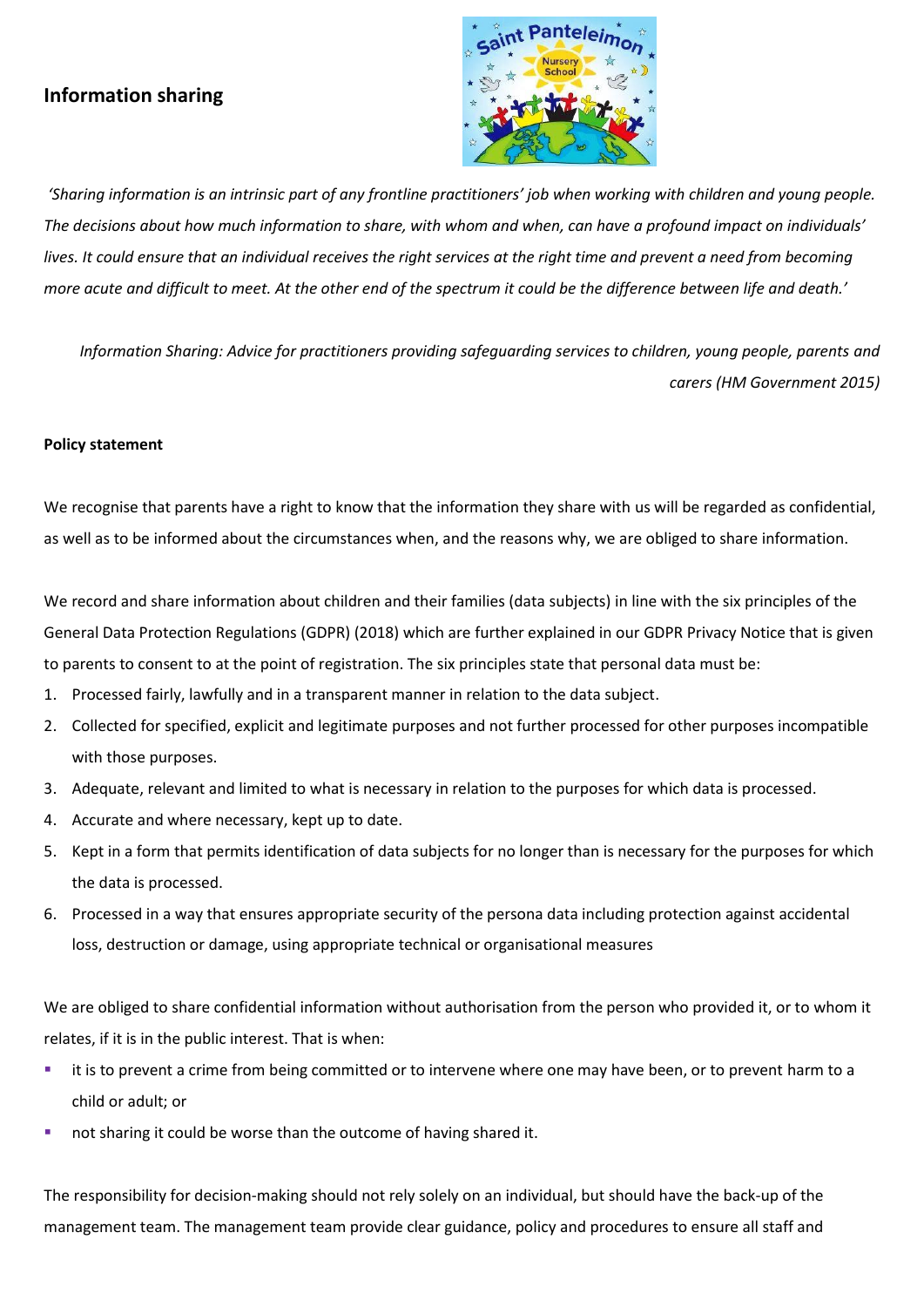volunteers understand their information sharing responsibilities and are able to respond in a timely, appropriate way to any safeguarding concerns.

# **Procedures**

Our procedure is based on the GDPR principles as listed above and the seven golden rules for sharing information in the Information sharing Advice for practitioners providing safeguarding services to children, young people, parents and carers*.* We also follow the guidance on information sharing from the Local Safeguarding Children Board.

- *1. Remember that the General Data Protection Regulations 2018 and human rights law are not barriers to justified information sharing as per the Children Act 1989, but provide a framework to ensure that personal information about living individuals is shared appropriately.*
	- Our policy and procedures on Information Sharing provide guidance to appropriate sharing of information [both within the setting, as well as] with external agencies.
- *2. Be open and honest with the individual and/or their family where appropriate from the outset about why, what, how and with whom information will, or could be shared, and seek their consent, unless it is unsafe or if I have a legal obligation to do so. A GDPR Privacy Notice is given to parents at the point of registration to explain this further.*

In our setting we ensure parents:

- Receive a copy of our GDPR Privacy Notice and information about our Information Sharing Policy when starting their child in the setting and that they sign our Enrolment Form to say that they understand the circumstances in which information may be shared without their consent. This will only be when it is a matter of safeguarding a child or vulnerable adult;
- have information about [our/my] Safeguarding Children and Child Protection Policy; and
- have information about the other circumstances when information will be shared with external agencies, for example, with regard to any special needs the child may have or transition to school.
- *3. Seek advice from other practitioners if you are in any doubt about sharing the information concerned, without disclosing the identity of the individual where possible.*
	- Our staff discuss concerns about a child routinely in supervision and any actions are recorded in the child's file.
	- Our manager routinely seeks advice and support from their line manager about possible significant harm
	- Our Safeguarding Children and Child Protection Policy sets out the duty of all members of our staff to refer concerns to our manager or deputy, as designated person, who will contact children's social care for advice where they have doubts or are unsure.
	- Our managers seek advice if they need to share information without consent to disclose.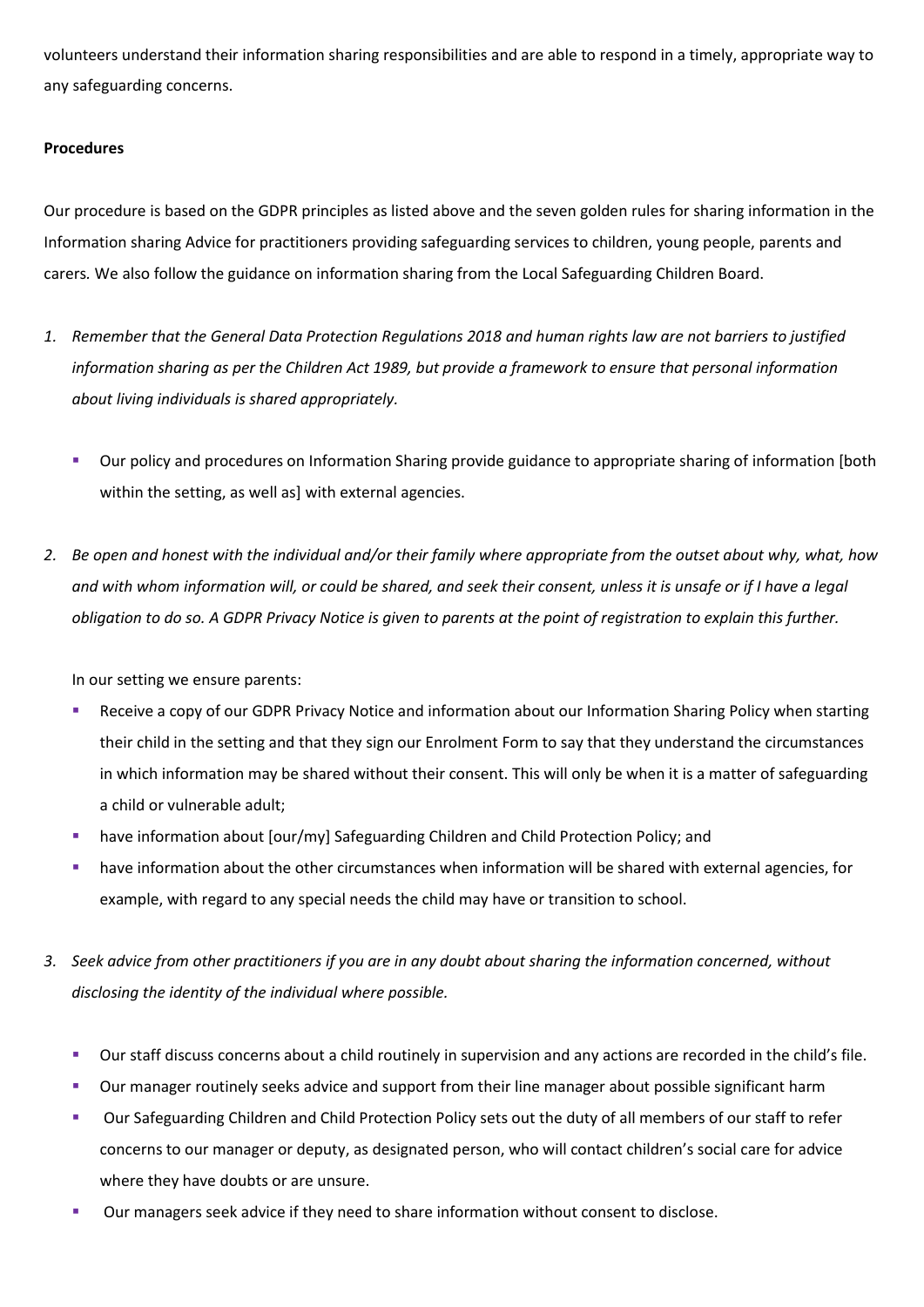- *4. Share with informed consent where appropriate and, where possible, respect the wishes of those who do not consent to share confidential information. You may still share information without consent if, in your judgement, there is good reason to do so, such as where safety may be at risk. You will need to base your judgement on the facts of the case. When you are sharing or requesting personal information from someone, be certain of the basis upon which you are doing so. Where you have consent, be mindful that an individual might not expect information to be shared.* 
	- We base decisions to share information without consent on judgements about the facts of the case and whether there is a legal obligation.
	- Our guidelines for consent are part of this procedure.
	- Our manager is conversant with this and she is able to advise staff accordingly.
- *5. Consider safety and well-being: Base your information sharing decisions on considerations of the safety and wellbeing of the individual and others who may be affected by their actions.*

In our setting we:

- record concerns and discuss these with our designated person and/or designated officer from the management team for child protection matters;
- record decisions made and the reasons why information will be shared and to whom; and
- follow the procedures for reporting concerns and record keeping as set out in our Safeguarding Children and Child Protection Policy.
- *6. Necessary, proportionate, relevant, adequate, accurate, timely and secure: Ensure that the information you share is necessary for the purpose for which you are sharing it, is shared only with those individuals who need to have it, is accurate and up-to-date, is shared in a timely fashion, and is shared securely.*
	- Our Safeguarding Children and Child Protection Policy and Children's Records Policy set out how and where information should be recorded and what information should be shared with another agency when making a referral.
- *7. Keep a record of your decision and the reasons for it whether it is to share information or not. If you decide to share, then record what you have shared, with whom and for what purpose.*
	- Where information is shared, we record the reasons for doing so in the child's file; where it is decided that information is not to be shared that is recorded too.

### *Consent*

When parents choose our setting for their child, they will share information about themselves and their families. This information is regarded as confidential. Parents have a right to be informed that we will seek their consent to share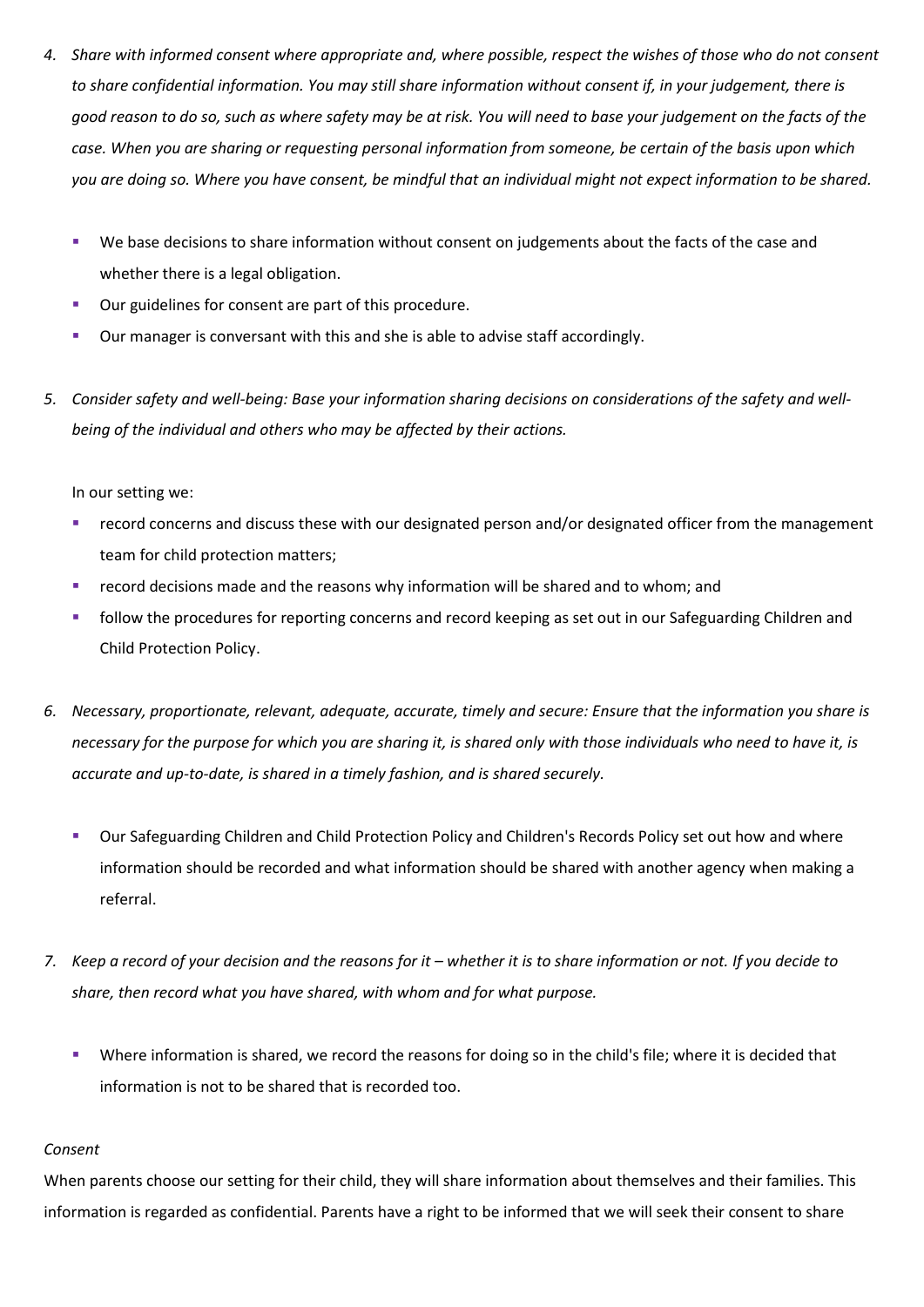information in most cases, as well as the kinds of circumstances when [we/I] may not seek their consent, or may override their refusal to give consent. We inform them as follows:

- Our policies and procedures set out our responsibility regarding gaining consent to share information and when it may not be sought or overridden.
- We may cover this verbally when the child starts or include this in our prospectus.
- Parents sign our Enrolment Form at registration to confirm that they understand this.
- We ask parents to give written consent to share information about any additional needs their child may have, or to pass on child development summaries to the next provider/school.
- We give parents copies of the forms they sign.
- We consider the following questions when we assess the need to share:
	- Is there a legitimate purpose for us to share the information?
	- Does the information enable the person to be identified?
	- Is the information confidential?
	- If the information is confidential, do we have consent to share?
	- Is there a statutory duty or court order requiring us to share the information?
	- If consent is refused, or there are good reasons for us not to seek consent, is there sufficient public interest for us to share information?
	- If the decision is to share, are we sharing the right information in the right way?
	- Have we properly recorded our decision?
- Consent must be freely given and *informed* that is the person giving consent needs to understand why information will be shared, what will be shared, who will see information, the purpose of sharing it and the implications for them of sharing that information as detailed in our GDPR Privacy Notice.
- Consent may be *explicit*, verbally but preferably in writing, or *implicit*, implied if the context is such that sharing information is an intrinsic part of [our/my] service or it has been explained and agreed at the outset.
- Consent can be withdrawn at any time.
- We explain our Information Sharing Policy to parents.

### *Separated parents*

- Consent to share need only be sought from one parent. Where parents are separated, this would normally be the parent with whom the child resides. Where there is a dispute, we will consider this carefully.
- Where the child is looked after, we may also need to consult the Local Authority, as 'corporate parent' before information is shared.

All the undertakings above are subject to our paramount commitment, which is to the safety and well-being of the child. Please also see our Safeguarding Children and Child Protection Policy.

#### **Legal framework**